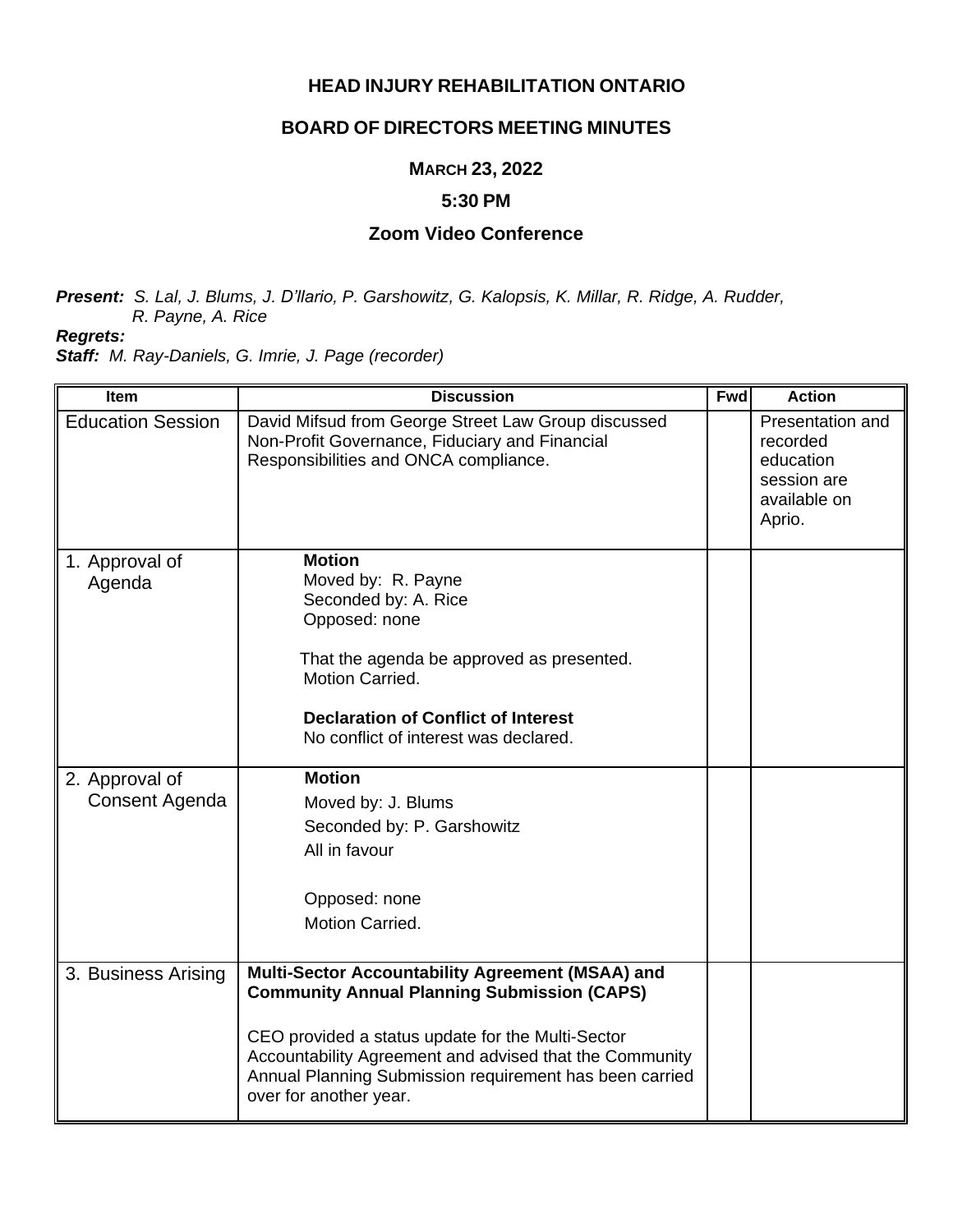| <b>Item</b>                 | <b>Discussion</b>                                                                                                                                                                                                                                                                                                                                                 | <b>Fwd</b>              | <b>Action</b>                                                                                                                                                                                            |
|-----------------------------|-------------------------------------------------------------------------------------------------------------------------------------------------------------------------------------------------------------------------------------------------------------------------------------------------------------------------------------------------------------------|-------------------------|----------------------------------------------------------------------------------------------------------------------------------------------------------------------------------------------------------|
| 4. New Business             | <b>Strategic Plan Dashboard</b><br>M. Ray-Daniels shared a draft reporting dashboard that<br>provides high level indicators on strategic initiatives,<br>operations, and compliance for the Board. Discussion<br>ensued, and questions were answered. Implementation of<br>the dashboard will begin April 1, 2022.                                                | X                       | CEO to ensure<br>ongoing reporting<br>on admission and<br>discharge data<br>with plans to<br>secure on-going<br>funding for<br>residential beds.<br>Board to review<br>dashboard format<br>periodically. |
| 5. CEO Report               | <b>CEO Report</b><br>M. Ray-Daniels presented the CEO report and responded<br>to questions from directors.                                                                                                                                                                                                                                                        |                         |                                                                                                                                                                                                          |
| 6. Foundation<br>Update     | <b>Foundation Update</b><br>R. Payne acknowledged the thank you letter and<br>renovation photos from HIRO. The Board was advised that<br>an auditor has been engaged to provide a full audit.<br>The Foundation is reviewing inflation impacts with financial<br>advisors and is moving forward with Board recruitment;<br>actively seeking qualified applicants. | $\overline{\mathsf{x}}$ | CEO to share<br>Foundation<br>recruitment<br>advertisement<br>with the Board.                                                                                                                            |
| 7. Standing<br>Agenda Items | <b>Standing Agenda Items</b><br><b>Governance Committee Update</b><br>o No updates. Next meeting Thursday April 12<br><b>Finance Committee Update</b><br>o No updates. Next meeting Tuesday June 14<br><b>Quality Committee Update</b><br>o No updates. Next meeting Tuesday April 19                                                                             |                         |                                                                                                                                                                                                          |
| 8. In Camera                | S. Lal shared that CEO performance-based compensation<br>has been addressed and the new assessment framework<br>format will be used for 2022-2023 fiscal year.                                                                                                                                                                                                    | $\mathsf{x}$            | Governance<br>Committee to<br>review new<br>assessment<br>format and report<br>back to the<br>Board.                                                                                                     |